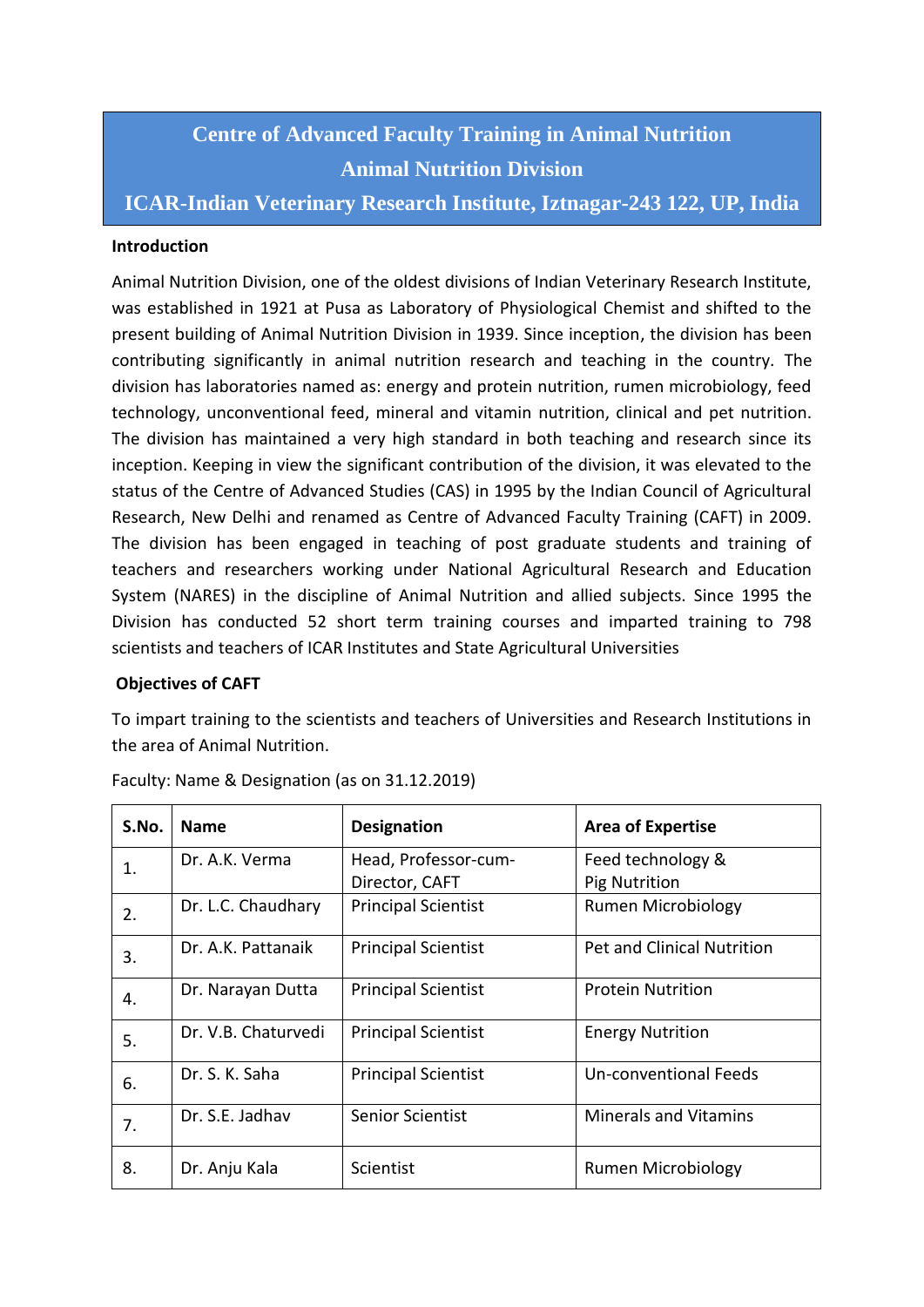## **Human resource development**

| <b>CAFT</b><br>No. | Course Title of the Course                                                                                                                   | <b>Course</b><br><b>Director</b> | Faculty                                                             | No. of<br><b>Participants</b> |
|--------------------|----------------------------------------------------------------------------------------------------------------------------------------------|----------------------------------|---------------------------------------------------------------------|-------------------------------|
| 47                 | Advances in rumen manipulation to<br>improve livestock productivity (Feb.<br>$1-21, 2017$                                                    | A.K. Verma                       | L.C. Chaudhary*<br>Anju Kala,<br>S.K.Saha, D.N.<br>Kamra            | 25                            |
| 48                 | <b>Advances in Animal Nutrition for</b><br><b>Improving Livestock Productivity</b><br>(September 06-26, 2017)                                | A.K. Verma                       | S.K.Saha*, L.C.<br>Chaudhary, V.B.<br>Chaturvedi, Asit<br>Das       | 17                            |
| 49.                | Nutrition for Health: Advances in the<br>Science of Animal Nutrition (February   A.K. Verma<br>7-27, 2018)                                   |                                  | A.K.Pattanaik *<br>S.E.Jadhav<br>N. Dutta, Anju<br>Kala             | 19                            |
| 50.                | Nutrition for Reproduction in Farm<br><b>Animals</b><br>(September 26 October 16, 2018)                                                      | A.K. Verma                       | N. Dutta,<br>A.K.Pattanaik,<br>S.E.Jadhav<br>Anju Kala              | 15                            |
| 51.                | Relevance of Feed Processing<br>Technologies to Improve the<br><b>Economics of Livestock Farming</b><br>(February 20- March 12, 2019)        | A.K. Verma                       | Putan Singh*, V.<br>B. Chaturvedi,<br>S.E.Jadhav, Anju<br>Kala      | 20                            |
| 52.                | Dietary manipulations for improving<br>energetic efficiency and reducing<br>methane emission in ruminants<br>(December 3-23, 2019)           | A.K. Verma                       | V.B.<br>Chaturvedi*,<br>Anju Kala,<br>S.E.Jadhav, L.C.<br>Chaudhary | 16                            |
| 53.                | Understanding gut-microbiome<br>crosstalk for augmenting feed<br>efficiency and economizing livestock<br>production<br>(February 7-27, 2020) | A.K. Verma                       | Anju Kala, L.C.<br>Chaudhary,<br>S.E.Jadhav,                        | To be<br>organised            |

Particulars of Short Courses / Training programs for HRD conducted during 2017-2020

\*Course Coordinator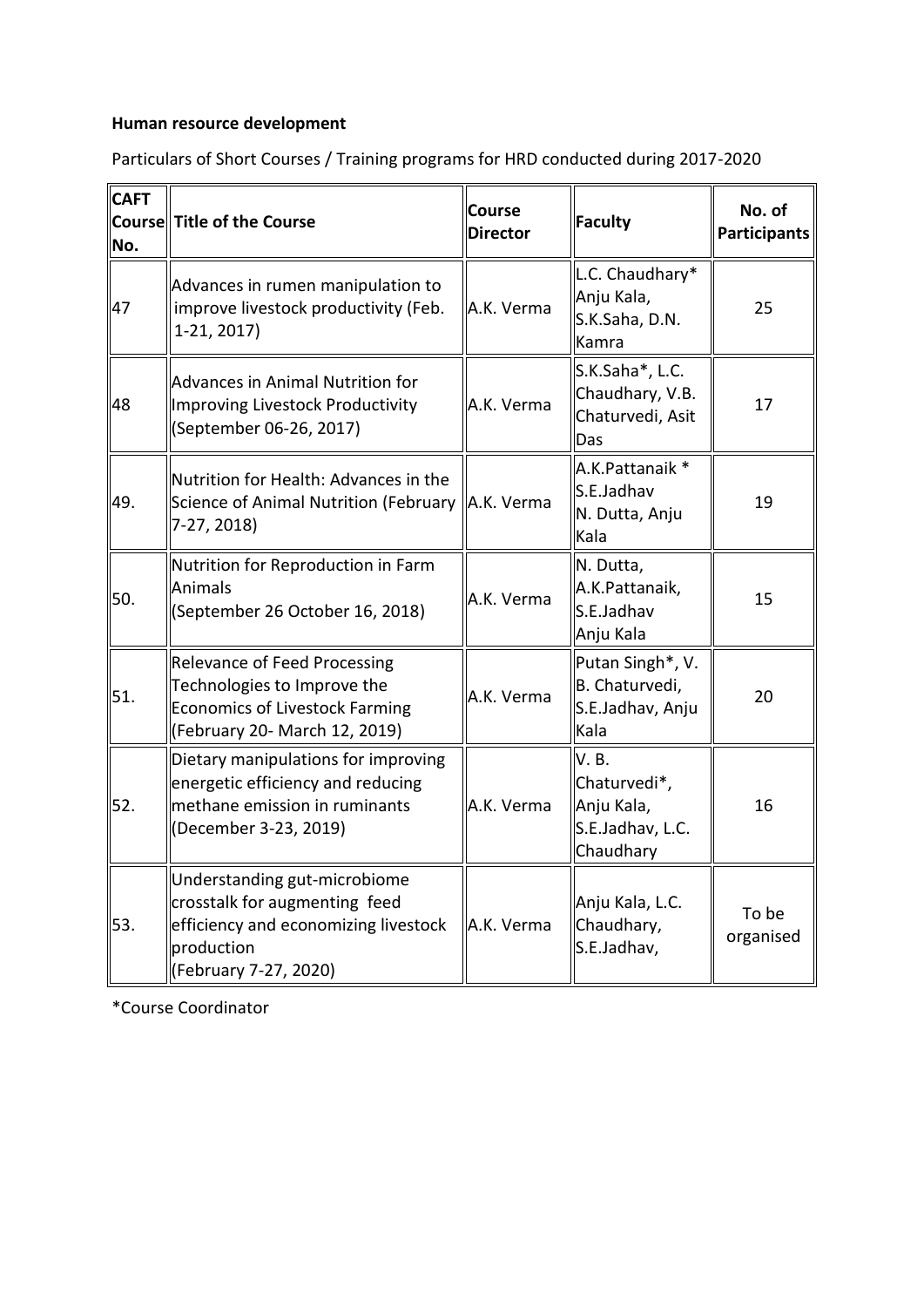### **Publications**

- 1. Dowarah, Runjun, Verma, A. K., Agarwal, N., Patel, B.H.M. and Singh, P. 2017. Effect of swine based probiotic on performance, diarrhoea scores, intestinal microbiota and gut health of grower-finisher crossbred pigs. Livestock Science, 195:74-79.
- 2. Dowarah, Runjun, Verma, A.K. and Agarwal, N. 2017. The use of Lactobacillus as an alternative of antibiotic growth promoters in pigs: A review. Animal Nutrition, 3: 1-6.
- 3. Gupta, V.P., Kamra, D. N., Agarwal, N., Chaudhary, L. C. 2017. Effect of sulphate and blend of plants containing secondary metabolites on *in vitro* methanogenesis, digestibility and feed fermentation with buffalo rumen liquor. Indian J. Anim. Sci. 87: 199-202 (NAAS :6.17)
- 4. Ingle, S. L., Pattanaik, A. K., Baliyan, S., Kankoria, S., Narayan Dutta, Jadhav, S.E., Sharma, K. 2017. Long-term effects of feeding a novel phytoadditive on nutrient utilization, growth performance, metabolic profile and antioxidant status of goats. *Agriculture Research*, 6 (1): 82-90.
- 5. Jose, T., Pattanaik, A. K., Jadhav, S.E. and Narayan Dutta and Sharma, S. 2017. Nutrient digestibility, hindgut metabolites and antioxidant status of dogs supplemented with pomegranate peel extract. *Journal of Nutritional Science*, 6 (e36):1-5. doi:10.1017/jns.2017.34
- 6. Kala, A., Kamra, D.N., Kumar, K., Agarwal, N., Chaudhary, L.C. and Joshi, C.G. 2017. Impact of levels of total digestible nutrients on microbiome, enzyme profile and degradation of feeds in buffalo rumen. PLoS ONE 12(2): e0172051. doi:10.1371/journal. pone.0172051(NAAS :9.25)
- 7. Kumar, Dinesh, Singh, P., Verma, A.K., Chaturvedi, V.B. 2016. *In vitro* digestibility and rumen fermentation parameters of feeds as affected by supplementary Amla powder and Fenugreek seeds. Indian J. Anim. Nutr., 33:64-69.
- 8. Kumar, R., Saha, S.K., Kumar, D., Mahesh, M. and Malapure, C.D. 2017). Effect of Feeding sugarcane press mud on carcass traits and meat quality characteristics of lambs. Tropical Animal health Prod. DOI 10.1007/s11250-017-1345-1.
- 9. Kumar, S., Pattanaik, A. K., Sharma, S., Gupta, R., Jadhav, S.E. and Narayan Dutta 2017. Comparative assessment of canine-origin *Lactobacillus johnsonii* CPN23 and dairy-origin *Lactobacillus acidophillus* NCDC 15 for nutrient digestibility, faecal fermentative metabolites and selected gut health indices in dogs*. Journal of Nutritional Science*, 6 (e38):1-5. doi:10.1017/jns.2017.35.
- 10. Kumar, S., Pattanaik, A. K., Sharma, S., Kankoria, S., Narayan Dutta, Jadhav, S.E., Kumar, A. 2017. Probiotic potential of Lactobacillus Bacterium of canine faecal-origin and its impact on select gut health indices and immune response of dog. *Probiotics and Antimicrobial Proteins*, DOI 10.1007/s12602-017-9256-z.
- 11. Kumar,S., Dutta, N., Pattanaik, A.K., Ojha, B.K., Chaturvedi, V.B.2017.Effect of feed Restriction on Energy Metabolism and Methane Emission in Goats. Journal of Animal Research 7 (2): 369.
- 12. Mahla, A.S., Chaudhari, R.K., Verma, A.K., Singh, A.K., Singh, S.K., Singh, G. Sarkar, M., Dutta, N., Kumar, H. and Krishnaswamy, N. 2017. Effect of dietary supplementation of omega-3 PUFA rich fish oil on reproductive performance of goat (*Capra hircus*), *Theriogenology* (2017), doi:10.1016/j.theriogenology.2017.05.023.
- 13. Mishra, D.K., Verma, A.K., Agarwal, N. and Singh, P. 2016. Effect of probiotics on blood biochemical profile, immunity and small intestine morphology in weaned piglets. Agricultural Research, 5: 407-412. (doi:10.1007/s40003-016-0231-9)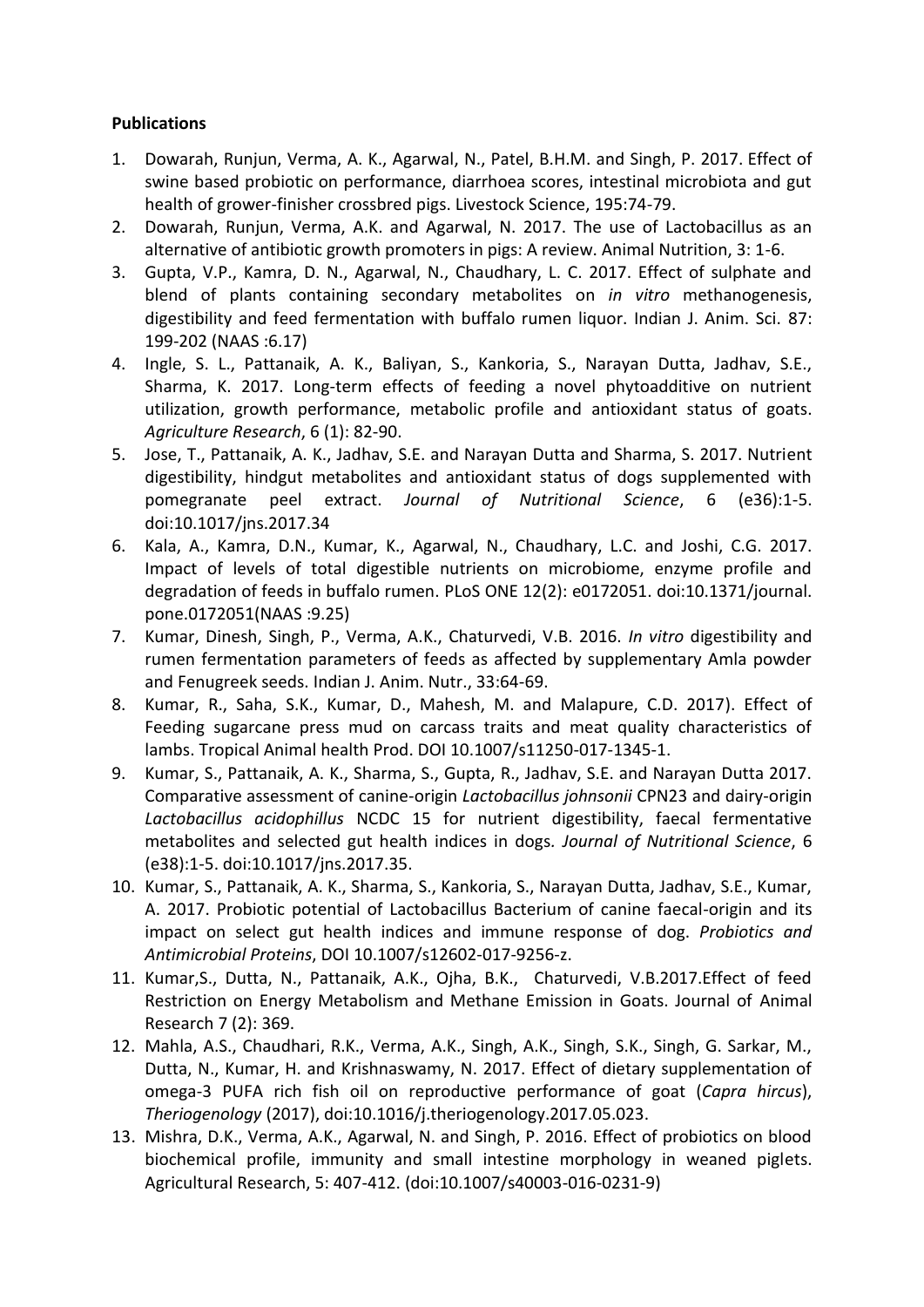- 14. Ojha, B. K., Narayan Dutta, Pattanaik, A. K and Narang, A. 2017. Effect of pre and postpartum supplementation to buffaloes on body condition, lactation and reproductive performance. *Buffalo Bulletin*, 36(1): 43-53
- 15. Ojha, B. K., Narayan Dutta, Pattanaik, A. K and Narang, A. 2018. Effect of feed feed restriction on nutrient utilization, growth and metabolic profile in crossbred calves. *Indian Journal of Animal Sciences,* 88(1): 94-99.
- 16. Pathak, A. K., Narayan Dutta, Pattanaik, A.K., Chaturvedi, V. B. and Sharma, K., 2017. Effect of condensed tannins from from *Ficus infectoria* and *Psidium guajava* leaf meal mixture on nutrient metabolism, methane emission and performance of lambs. *Asian Australasian Journal of Animal Sciences*, 30 (12): 1702-10. Doi.org/10.5713/ajas/17.0060.
- 17. Pathak, A. K., Narayan Dutta, Pattanaik, A.K., Sharma, K., Banerjee, P. S. and Goswami, T. K. 2017. The effect of condensed tannin supplementation through *Ficus infectoria* and *Psidium guajava* leaf meal mixture on erythrocytic antioxidant status, immune response and gastrointestinal nematodes in lambs (*Ovis aries*). *Veterinarski Arhiv,* 87(2): 139-156.
- 18. Patil, A. K., Chaturvedi, V.B., Singh P., Verma, A.K. and Das, Asit. 2017. Effect of feeding compressed complete feed block with or without deoiled mahua seed cake on methane production and energy utilization in crossbred calves. Indian J. Anim. Sci., 87 (8): 1046- 1048.
- 19. Patil, A. K., Verma, A.K., Singh P., Das, A. and Gaur, G.K. 2017. Effect of molasses based multi-nutrients and chromium supplementation on the haematological and blood biochemical profile in lactating Murrah buffaloes. Journal of Animal Research, 7 (2): 401-406.
- 20. Patil, S. S., Sharma, K., Narayan Dutta and Pattanaik. A. K. 2017. Intake, nutrient utilization and growth performance of lambs fed detoxified *Jatropha curcas* meal, *Indian Journal of Animal Sciences,* 87(3):88-91.
- *21.* Pattanaik, A.K., Ingale, S.L., Baliyan, S., Narayan Dutta, Kamra, D.N. and Sharma, K. 2017. Herbal additives influence in vitro fermentative attributes and methanogenesis differently in cattle vs. buffalo rumen liquor. *Animal Production Science,* doi.org/10.1071/AN15624
- 22. Pawar, M.M., Pattanaik, A.K., Sinha, D.K., Goswami, T.K., Sharma, K. 2017. Effect of dietary mannanoligosaccharide supplementation on nutrient digestibility, hindgut fermentation, immune response and antioxidant indices in dogs. *Journal of Animal Science and Technology,* DOI: 10.1186/s40781-017-0136-6
- 23. Sachin Kumar, Pattanaik, A.K., Sharma, S., Gupta, R., Jadhav, S.E. and Dutta, N. 2017. Comparative assessment of canine-origin *Lactobacillus johnsonii* CPN23 and dairy-origin *Lactobacillus acidophilus* NCDC15 for nutrient digestibility, faecal fermentative metabolites, and select gut health indices using dogs. *Journal of Nutritional Science*, 6. doi:10.1017/jns.2017.35
- 24. Sinha, S.K., Chaturvedi, V.B., Singh, P. Verma, A.K. and Shivani, S. 2016. Evaluation of total mixed rations in terms of nutrient utilization, methane production and gaseous exchange in cattle and buffaloes. Indian J. Anim. Nutr., 33:38-38.
- 25. Sinha, S.K. and Chaturvedi, V.B. and Singh, P. and Chaudhary, L.C. and Ghosh, M. and Shivani, S .2017 Effect of high and low roughage total mixed ration diets on rumen metabolites and enzymatic profiles in crossbred cattle and buffaloes. Veterinary World, 10 (6): 616-622.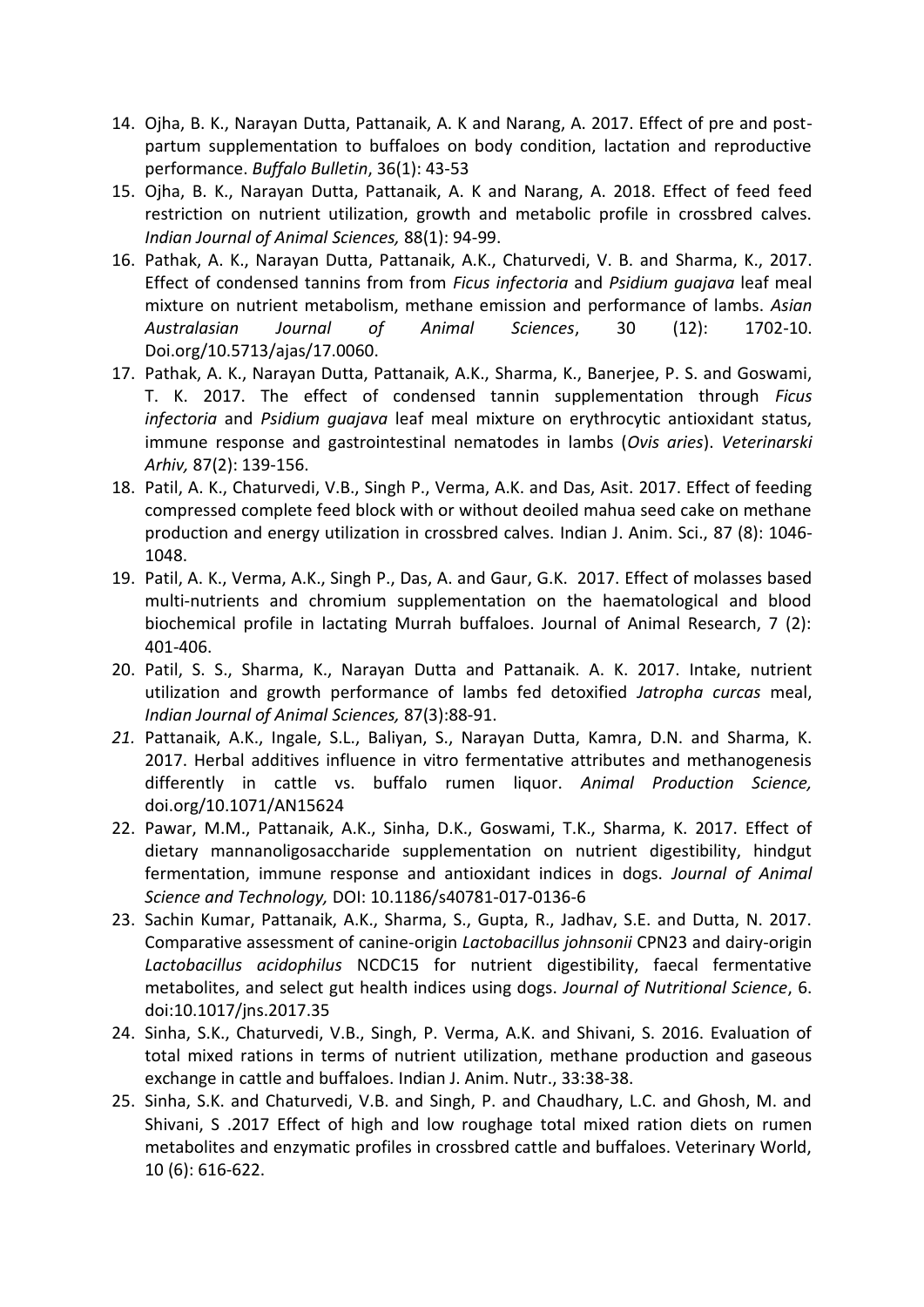- 26. Sunil Kumar, Narayan Dutta, Pattanaik, A.K., Ojha, B. K. and Chaturvedi, V.B. 2017. Effect of feed restriction on energy metabolism and methane emission in goats. *Journal of Animal Research*, 7 (2): 369-376. doi: 10.5958/2277-940X.2017.00053.5.
- 27. Uniyal, S., Dutta, N., Raza, M., Jaiswal, S.K., Sahoo, J.K. and Ashwin, K. 2017. Application of nano-minerals in the field of animal nutrition: a review. *Bulletin of Environment, Pharmacology and Life Sciences*, 6 (4): 04-8.
- 28. Uniyal, S., Garg, A.K., Jadhav, S.E., Chaturvedi, V.K. and Mohanta, R.K. 2017. Comparative efficacy of zinc supplementation from different sources on nutrient digestibility, hemato-biochemistry and anti-oxidant activity in guinea pigs. *Livestock Science*, 204: 59-64. *(IF: 1.377;* 7.38)
- 29. Vijay Bhasker, T. V., Gowda, N. K. S., Pal, D.T., Bhat, S.K., Krishnamoorthy, P., Mondal, S., Pattanaik, A.K. and Verma, A.K. 2017. Influence of boron supplementation on performance, immunity and antioxidant status of lambs fed diets with or without adequate level of calcium. PLoS ONE, 12(11): e0187203. <https://doi.org/10.1371/journal.pone.0187203>
- 30. Vijay Bhasker, T., Gowda, N.K.S., Krishnamoorthy, P., Pal, D.T., Sejian, V., Awachat, V.B., Pattanaik, A.K. and Verma, A.K. 2017. Boron supplementation provides hepatoprotective effect and improves performance in Wistar rats fed calcium deficit diet*. Indian Journal of Animal Sciences,* 87 (10): 1213-1218.
- 31. Vijay Bhasker, T., Gowda, N.K.S., Mondal, S., Pal, D.T., Aithal, H.P., Pattanaik, A.K. Rama Rao, S.V. and Karthik Bhat, S. 2017. Boron supplementation influences bone mineralization by modulating expression of genes regulating calcium utilization. *Animal Nutrition and Feed Technology,* 17 (2): 201-215.
- 32. Ankita, Verma, A.K., Singh P. and Das, A. 2018. Effect of multi-nutrient liquid supplement on serum minerals and hormone profile in buffalo heifers. Indian Journal of Animal Sciences, 88(4):453-457.
- 33. Arvind, K., Chaturvedi, V.B., Singh, A.K. and Shilpi, K. 2018. [Effect of different levels of](https://scholar.google.co.in/scholar?oi=bibs&cluster=13497302781759366698&btnI=1&hl=en)  [lucerne \(Medigo sativa\) in diet on rumen fermentation and energy metabolism of](https://scholar.google.co.in/scholar?oi=bibs&cluster=13497302781759366698&btnI=1&hl=en)  [ewes.](https://scholar.google.co.in/scholar?oi=bibs&cluster=13497302781759366698&btnI=1&hl=en) - Indian Journal of Small Ruminants 24(1):51-56.
- 34. Anuraj, K.S., Singh, P., Verma, A.K., Chaturvedi, V.B. and Das, Asit, 2017.Evaluation of molasses based multi-nutrient liquid supplement on lactation performance and nutrient utilization in crossbred dairy cows in the early stage of lactation. Journal of Experimental Biology and Agricultural Sciences, 5 (4):545-549. DOI: <http://dx.doi.org/10.18006/> 2017.5(4).545.549.
- 35. Chaudhary, S.K., Bhar, R., Mandal, A.B., Rokade, J.J., Gopi, M., Jadhav, S.E., Kannan, A., Aderao, G.N. and Singh, M. 2018. Assessment of phytochemical constituents, fatty acids profile and in vitro antioxidant activity in soapnut shell powder. *Indian Journal of Animal Sciences*, 88: 700-705.
- 36. Chaudhary, S.K., Mandal, A.B., Bhar, R., Gopi, M., Kannan, A., Jadhav, S.E., and Rokade, J.J. 2019. Effect of graded levels of soapnut (*Sapindus mukorossi*) shell powder on reproductive performance in broiler breeders. *Asian-Australasian Journal of Animal Sciences*, 31: 118-125.
- 37. Chaudhary, S.K., Bhar, R., Mandal, A.B., Rokade, J.J., Jadhav, S.E., Kannan, A., and Gopi, M.,. 2019. Effcet of dietary soapnut (Sapindus mukorossi) shell poweder on select stress incices, lipid profile and litter quality in broiler breeders. *Animal Nutrition and Feed Technology (Accepted)*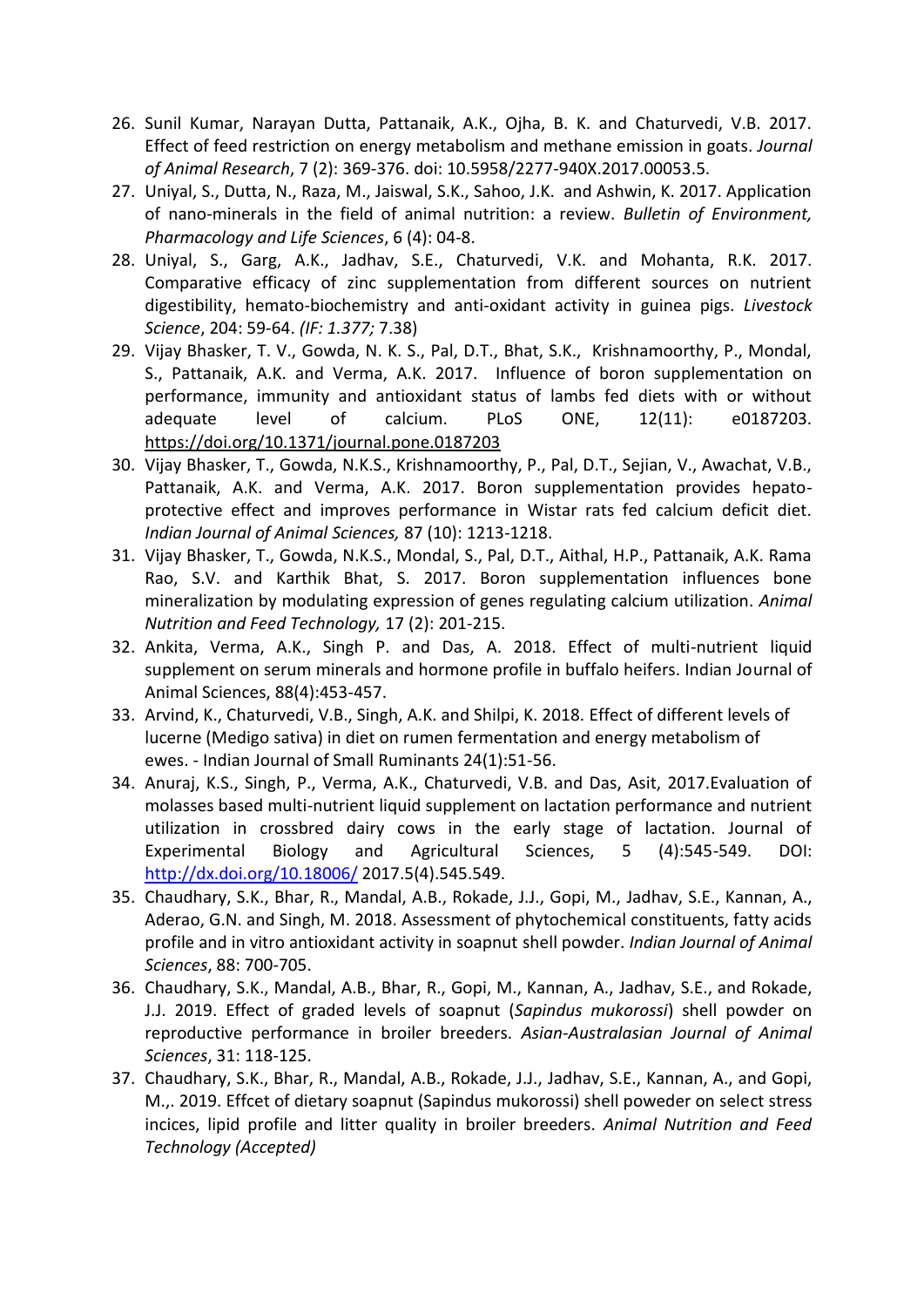- 38. De, U.K., Mukherjee, R., Prakash, Chandan, Patel, B.H.M., Nandi, S., Dimri, U., Verma, A.K. and Verma, M.R. 2018. Adding a bio-response modifier and zinc oxide to piglet weaner diets influences immunological responses to weaning. Animal Production Science, <https://doi.org/10.1071/AN16332>
- 39. Dinani, O. P., Tyagi, Pramod K., Mandal, A. B., Tyagi, Praveen K. and Narayan Dutta. 2018. Evaluation of feeding value of rice based Distillers Dried Grains with Solubles(DDGS) for broiler chickens. Indian Journal of Animal Research, DOI: 10.18805/ijar.B-3607.
- 40. Dowarah, Runjun, Verma, A. K. and Singh, P. 2018. *In vitro* assessment of nutritive value of two Indian varieties of grape pomace as livestock feed. Indian J. Dairy Sci., 71(3): 267- 272.
- 41. Dowarah, Runjun, Verma, A. K., Agarwal, N. and Singh, P. 2018. Effect of swine-origin probiotic *Pediococcus acidilactici* FT28 on maintenance of antioxidant status, blood haematology and biochemical profile in early weaned grower-finisher pigs. Indian Journal of Animal Sciences, 88(7): 779-785.
- 42. Dowarah, Runjun, Verma, A. K., Agarwal, N., Singh, P.2018. Efficacy of species-specific probiotic *Pediococcus acidilactici* FT28 on blood biochemical profile, carcass traits and physicochemical properties of meat in fattening pigs. Research in Veterinary Science, 117:60-64. doi: 10.1016/j.rvsc.2017.11.011. Epub 2017 Nov 21.
- 43. Dowarah, Runjun, Verma, A. K., Agrawal, N., Singh, P. and Singh, B. R. 2018. Selection and characterization of probiotic lactic acid bacteria and its impact on growth, nutrient digestibility, health and antioxidant status in weaned piglets. PLoS One, 13(3): e0192978[. https://doi.org/10.1371/journal. pone.0192978.](https://doi.org/10.1371/journal.%20pone.0192978)
- 44. Gangwar S.S., Chaudhary L.C., Agarwal N., Nath R. and Kamra D.N. 2018. Effect of leaves containing bioactive compounds of north eastern region of India on *in vitro* feed fermentation and methane production. Anim. Feed Sci. Technol., 18: (Accepted)
- 45. Jadhav R.V., Chaudhary L. C., Agarwal N., Kamra D. N. 2018. Influence of *Moringa oleifera* foliage supplementation on feed intake, rumen fermentation and microbial profile of goats. Indian J. Anim. Sci. 88: 458–462
- *46.* Kumar, A., Pattanaik, A.K., Baliyan, S., Dutta, N. and Jadhav, S.E. 2018. Nutritional and haemato-biochemical modulation in dairy goats during mid-pregnancy. *Indian Journal of Animal Sciences*, 88: 899-904.
- 47. Kumar, Sunil and Narayan Dutta. 2018. Condensed tannin and integrated parasite management for livestock. *Journal of Pharmacognosy and Phytochemistry*, 7(4): 869- 873.
- 48. Mishra, Alok, Verma, A.K., Das, Asit, Singh, Putan, and Sahoo, N.R. 2019. Effect of dietary betaine supplementation on production, reproduction performance, milk composition and serum anti-oxidant profile in gestation sows. Indian J. Anim. Sci., 89 : accepted.
- 49. Mishra, Alok, Verma, A.K., Das, Asit, Singh, Putan, and Sahoo, N.R. 2019. Effect of betaine supplementation on haematology, serum enzymes and hormone profile in gestating sows. Indian J. Anim. Sci., 89 (5): accepted.
- 50. Patel, J. Singh, A. Chaudhary, R. Kumar, A. Jadhav, S.E., Naskar, S. Maurya, V.P. Mishra, B.P. and Dutt, T. 2018. Factors affecting milk minerals and constituents in indigenous vis-à-vis crossbred cattle and buffaloes. *Indian Journal of Animal Sciences*, 88. 463-469.
- 51. Pawar, M. M., Kamra, D. N. Chaudhary L.C., Agarwal, N., Chaturvedi, V. B. 2019. Nutrients utilization, methane emission, immune function, blood metabolites and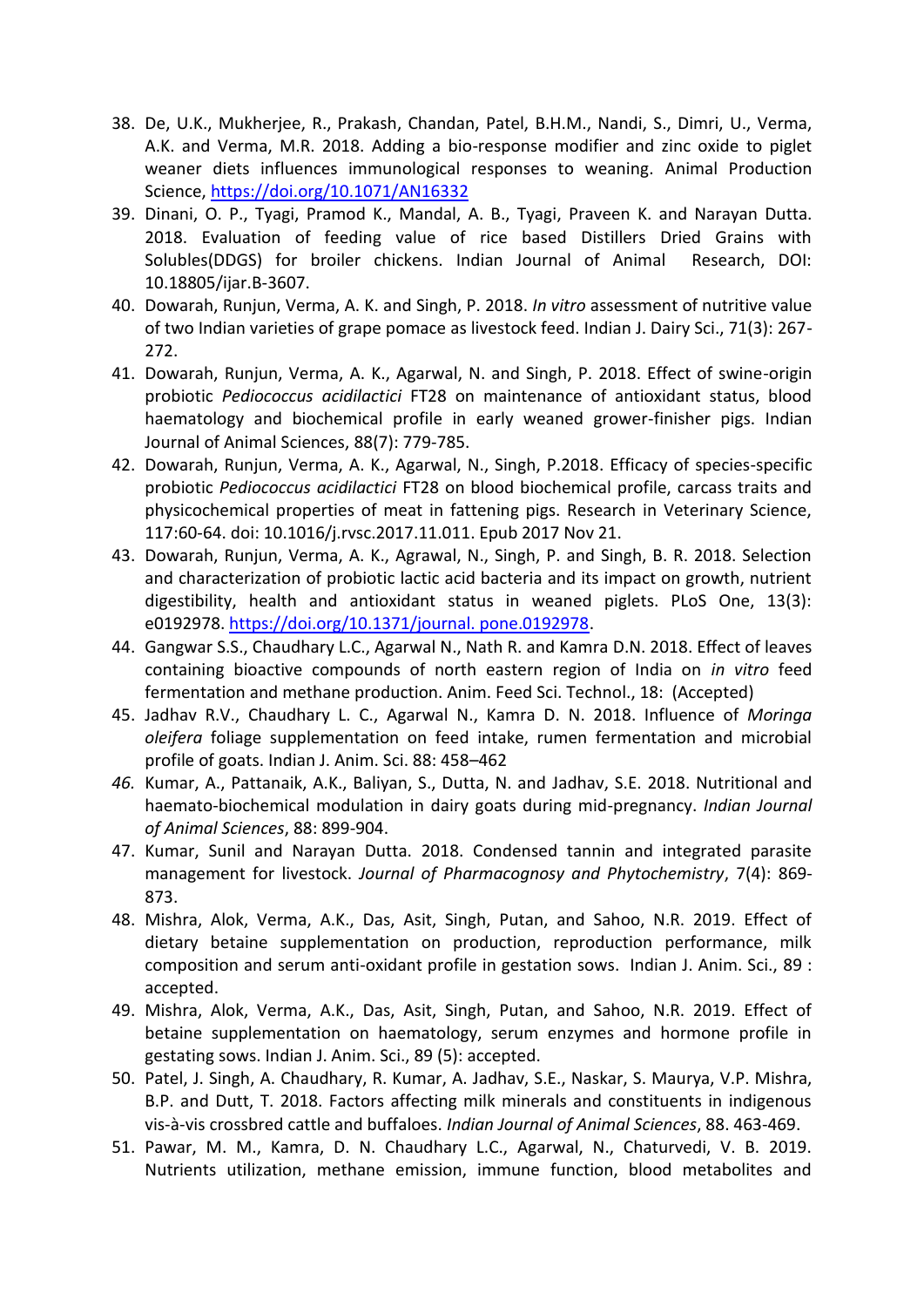performance of buffalo calves fed *Trachyspermum copticum* seed oil. Indian J Anim. Sci. 89: (Accepted)

- 52. Raje, K., Garg, A.K., Jadhav, S.E., Dutta, N., Ojha, B.K. and Mishra, A. 2018. Effect of different levels and sources of supplemental nano zinc on blood-biochemical profile and serum mineral status in Wistar rats (Rattus norvegicus). *Journal of Animal Research*, 8: 643-649.
- 53. Ramesh, D., Mohan, S. C., Saini, M., Barik, S., Shynu, M., Das, A., Sharma, A.K., Chaturvedi, Vinod and Gupta, P. K. 2018. Recombinant partial conglutinin of buffalo and Nilgai *in vitro* can mimic the functions of native conglutinin *in vivo.* Proceedings of the National Academy of Sciences, India Section B: Biological Sciences, 1-10.
- 54. Samal, L, Chaturvedi,V.B., Pattanaik, A.K. 2017. [Effects of dietary supplementation with](https://www.researchgate.net/profile/Lipismita_Samal2/publication/314489902_Effects_of_dietary_supplementation_with_Jerusalem_artichoke_Helianthus_tuberosus_L_tubers_on_growth_performance_nutrient_digestibility_as_well_as_activity_and_composition_of_large_intestinal_microbiot/links/58c81e42aca2723ab169ea1e/Effects-of-dietary-supplementation-with-Jerusalem-artichoke-Helianthus-tuberosus-L-tubers-on-growth-performance-nutrient-digestibility-as-well-as-activity-and-composition-of-large-intestinal-microbio.pdf)  [Jerusalem artichoke \(Helianthus tuberosus L.\) tubers on growth performance, nutrient](https://www.researchgate.net/profile/Lipismita_Samal2/publication/314489902_Effects_of_dietary_supplementation_with_Jerusalem_artichoke_Helianthus_tuberosus_L_tubers_on_growth_performance_nutrient_digestibility_as_well_as_activity_and_composition_of_large_intestinal_microbiot/links/58c81e42aca2723ab169ea1e/Effects-of-dietary-supplementation-with-Jerusalem-artichoke-Helianthus-tuberosus-L-tubers-on-growth-performance-nutrient-digestibility-as-well-as-activity-and-composition-of-large-intestinal-microbio.pdf)  [digestibility, activity and composition of large intestinal microbiota in rats.](https://www.researchgate.net/profile/Lipismita_Samal2/publication/314489902_Effects_of_dietary_supplementation_with_Jerusalem_artichoke_Helianthus_tuberosus_L_tubers_on_growth_performance_nutrient_digestibility_as_well_as_activity_and_composition_of_large_intestinal_microbiot/links/58c81e42aca2723ab169ea1e/Effects-of-dietary-supplementation-with-Jerusalem-artichoke-Helianthus-tuberosus-L-tubers-on-growth-performance-nutrient-digestibility-as-well-as-activity-and-composition-of-large-intestinal-microbio.pdf) *Journal of Animal and Feed Sciences, 26(1):50-58.*
- 55. Sarode, Roshan M, Das, A., Bhardwaj, Yogesh, Singh, P., Saini, Mohini, Sharma, A.K. and Verma, A.K. 2017. Effect of replacement of buffalo meat with chicken on haematological and serum metabolite profile of captive Indian leopards (*Panthera pardus fusca*). Indian Journal of Animal Sciences, 88: 755-757.
- 56. Singh, A., Kumar, A., Patel, J., Chaudhary, R., Jadhav, S.E., Maurya, V.P., Mishra, B.P., Dutt, T. 2018. Single nucleotide polymorphism (g. 2786 A> G) of DGAT1 gene associated with milk yield and fat percentage in crossbred cattle. *Indian Journal of Animal Sciences*, 88: 927-931.
- 57. Singh A K, Chaturvedi V B, Gupta S and Kumar, Mukesh 2018. Effect of feeding TMR with different ratio of concentrate and roughages on blood biochemical changes in crossbred cattle and buffaloes. Multilogic in Science 8(E): 288-291.
- 58. Singh, O., Chaturvedi, V.B., Verma, M,R., and Singh, H.C. 2018. [Effect of Integrated](https://scholar.google.co.in/scholar?oi=bibs&cluster=12540879162283862452&btnI=1&hl=en)  [Nutrient Management on Hybrid Napier Production under Irrigated Conditions](https://scholar.google.co.in/scholar?oi=bibs&cluster=12540879162283862452&btnI=1&hl=en)*- Int. J. Curr. Microbiol. App. Sci,* 7(4):2731-2737.
- 59. Verma, A.K., Mahla, A.S., Chaudhari, R.K., Verma, A.K., Singh, Khatti, A., Singh, S.K., Narayan Dutta, Singh, G., Sarkar, M., Kumar, H. and Yadav, D. 2018. Effect of different levels of n-3 polyunsaturated fatty acids rich fish oil supplementation on the ovarian and endometrial functions in goat (*Capra hircus*), *Animal Reproduction Science* (2018), [https://doi.](https://doi/) Org/10.1016/j.anireprosci.2018.05.019.
- 60. Yatoo, M. A., Chaudhary, L.C., Agarwal, N., Chaturvedi, V. B. and Kamra, D.N. 2018. Effect of feeding of blend of essential oils on enteric methanogenesis, growth, nutrient utilization in growing buffaloes. Asian Aust. J. Anim. Sci. 31:672-676.
- 61. Yengkhom, R., Verma, A.K., Dutta, N., Jadhav, S.E. and Pattanaik, A.K. 2018. Effect of a Customized Mineral Supplement on Nutrient Metabolism, Serum Mineral Profile and Growth Performance of Kids. *Animal Nutrition and Feed Technology*, 18: 177-187.
- 62. Chaturvedi, V.B., Singh, P. and Kerketta, S. 2018. Comparative Assessment of Energy Metabolism and Fasting Heat Production of Buffaloes and Crossbred Cattle. International Journal of Livestock Research, 8 (1), 158-165. <http://dx.doi.org/> 10.5455/ijlr.20170508054801
- 63. Durge, S.M., Das, A., Saha, S.K., Bhardvaj, Y., Verma, A.K., and Sharma, A.K. 2018. Effect of dietary supplementation of fish oil on nutrient utilization, haematology and serum metabolites profile of captive Indian Leopards (*Panthera pardus fusca*). Animal Nutrition and Feed Technology, 18: 257-266.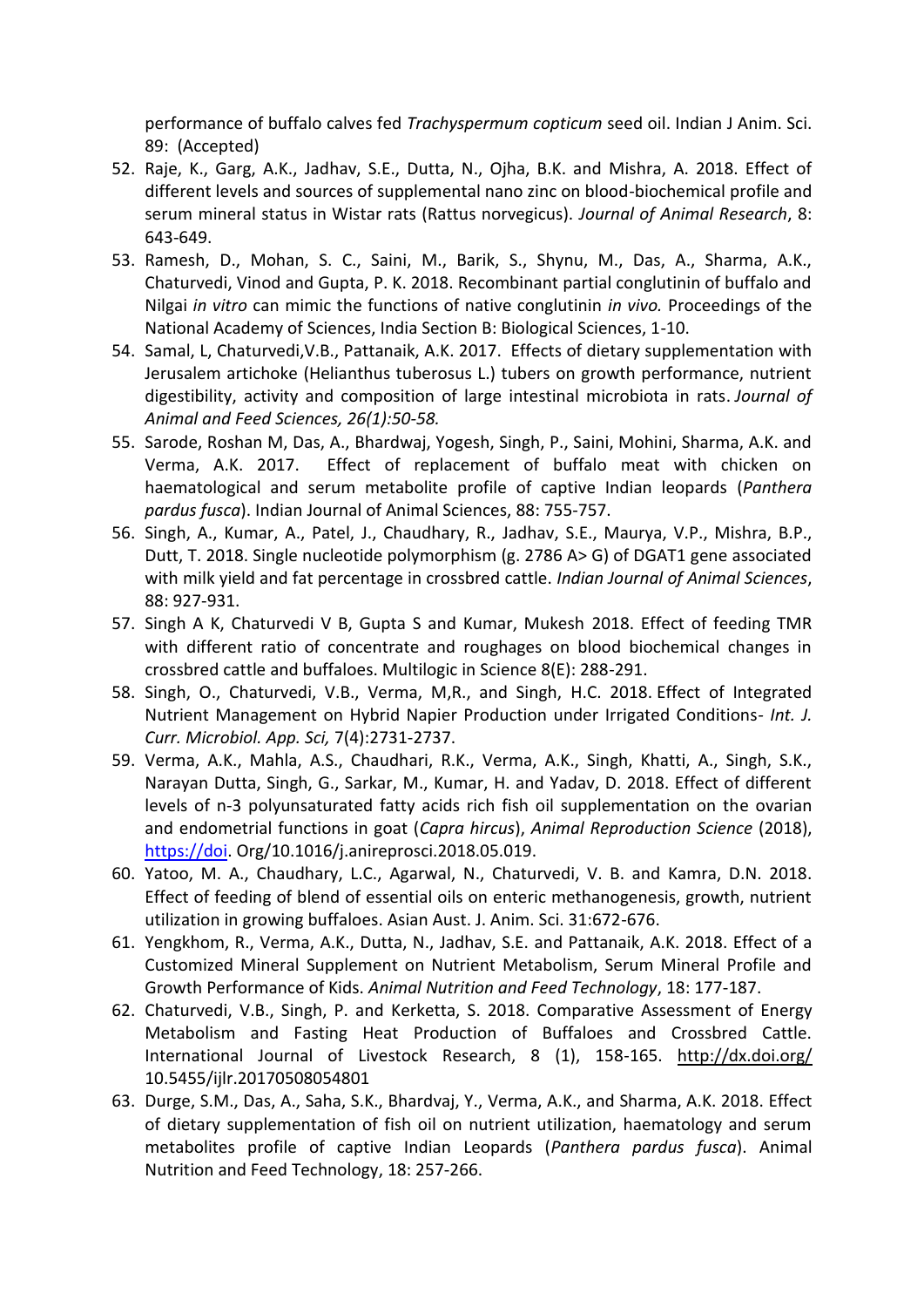- 64. Gaykwad, C.K., De, U.K., Jadhav, S.E., Chethan, G.E., Sahoo, N.R., Mondal, D.B., Gaur, G.K., Verma, M.R. and Chaudhuri, P. 2019. Adding α-tocopherol-selenium and ascorbic acid to periparturient sow diets influences hemogram, lipid profile, leptin, oxidant/antioxidant imbalance, performance and neonatal piglet mortality. *Research in Veterinary Science*, *125*, 360-369.
- 65. Gopi, M., Narayan Dutta, Rokadea, J. J., Prabakara, G., Kumar, R.D., Beulaha, P., Kolluriaa,G., Khillare, G., Tyagi, J.S. and Jag Mohan. 2019.Dietary supplementation of polyphenols alleviates the negative effects of heat stress in broilers, Biological Rhythm Research, [https://doi.org/10.1080/09291016.2019.1630923.](https://doi.org/10.1080/09291016.2019.1630923)
- 66. Gopi, M., Narayan Dutta, Jadhav, S.E. and Pattanaik, A.K. 2019. Cereal sources alter response to supplementary polyphenols on the performance, serum biochemistry and internal organs of Wister rats. *Animal Nutrition and Feed Technology* 19(2): 89–100.
- 67. Kala, A., Kamra, D.N., Chaudhary L.C. and Agarwal, N. 2019. Metagenomics and CAZymes in rumen: A review. *Indian Journal of Animal Nutrition,*36: 1-10.
- 68. Kumari, Punita, Singh, P., Verma, A.K., Gaur, G.K. and Das, A. 2019. Effect of herbal supplement on nutrient utilization, growth performance and immune response in male buffalo calves. *The Indian Journal of Animal Sciences,* 89 (8):871-875.
- 69. Kumari, Punita, Singh, P., Verma, A.K., Gaur, G.K. and Das, A. 2019. Effect of molasses based multi-nutrient herbal supplements on hemato-biochemicals, serum lipid, antioxidants and hormonal profile in buffalo calves. *The Indian Journal of Animal Sciences,* 89 (12): 1356-1362.
- 70. Lakhani, N., Kamra, D.N., Lakhani, P. and Kala, A. 2019. Effect of rumen modifier on methanogenesis and feed digestibility under *in vitro* conditions. *Indian Journal of Animal Nutrition,*36: 99-102.
- 71. Lakhani, Neeti, Kamra, D.N., Kala, Anju, Agarwal, Neeta, Chaudhary, L.C. and Chaturvedi, V.B. 2019. Effects of dietary supplementation with rumen modifier and sodium sulphate on methane production and performance of buffalo calves. Animal Nutrition and Feed Technology, 19: 169-180
- 72. Mishra, Alok, Verma, A.K., Das, Asit, Singh, Putan, and Sahoo, N.R. 2019. Effect of dietary betaine supplementation on production and reproductive performance, milk composition and serum anti-oxidant profile in gestating sows. *The Indian Journal of Animal Sciences,* 89(3): 246-250.
- 73. Mishra, Alok, Verma, A.K., Das, Asit, Singh, Putan, and Sahoo, N.R. 2019. Effect of betaine supplementation on haematology, serum enzymes and hormone profile in gestating sows. *The Indian Journal of Animal Sciences,* 89 (5): 506-510.
- 74. Mishra, Alok, Verma, A.K., Das, Asit, Singh, Putan, and Sahoo, N.R. 2019. Effect of Betaine Supplementation on Serum Metabolite Profile in Gestating Sows. *Indian Journal of Animal Nutrition,* 36 (2): 202-206.
- 75. Paswan, V.K., Narayan Dutta, Pattanaik, A. K. Sharma, K., and Gupta, P. K. 2019. *In vitro* fermentation studies of ruminant diets replacing soybean meal with different levels of solvent extracted raw karanj (*Pongamia glabra*) cake. *Indian Journal Animal Research*, DOI: 10.18805/ijar. B-3779.
- 76. Patil, A. K., Verma, A.K., Singh P., and Das, A. 2019. Effect of molasses based multinutrient supplement containing chromium on nutrient utilization, milk yield, microbial protein flow and antioxidant status of lactating Murrah buffaloes. *Indian Journal of Animal Nutrition,* 36 (2): 122-129.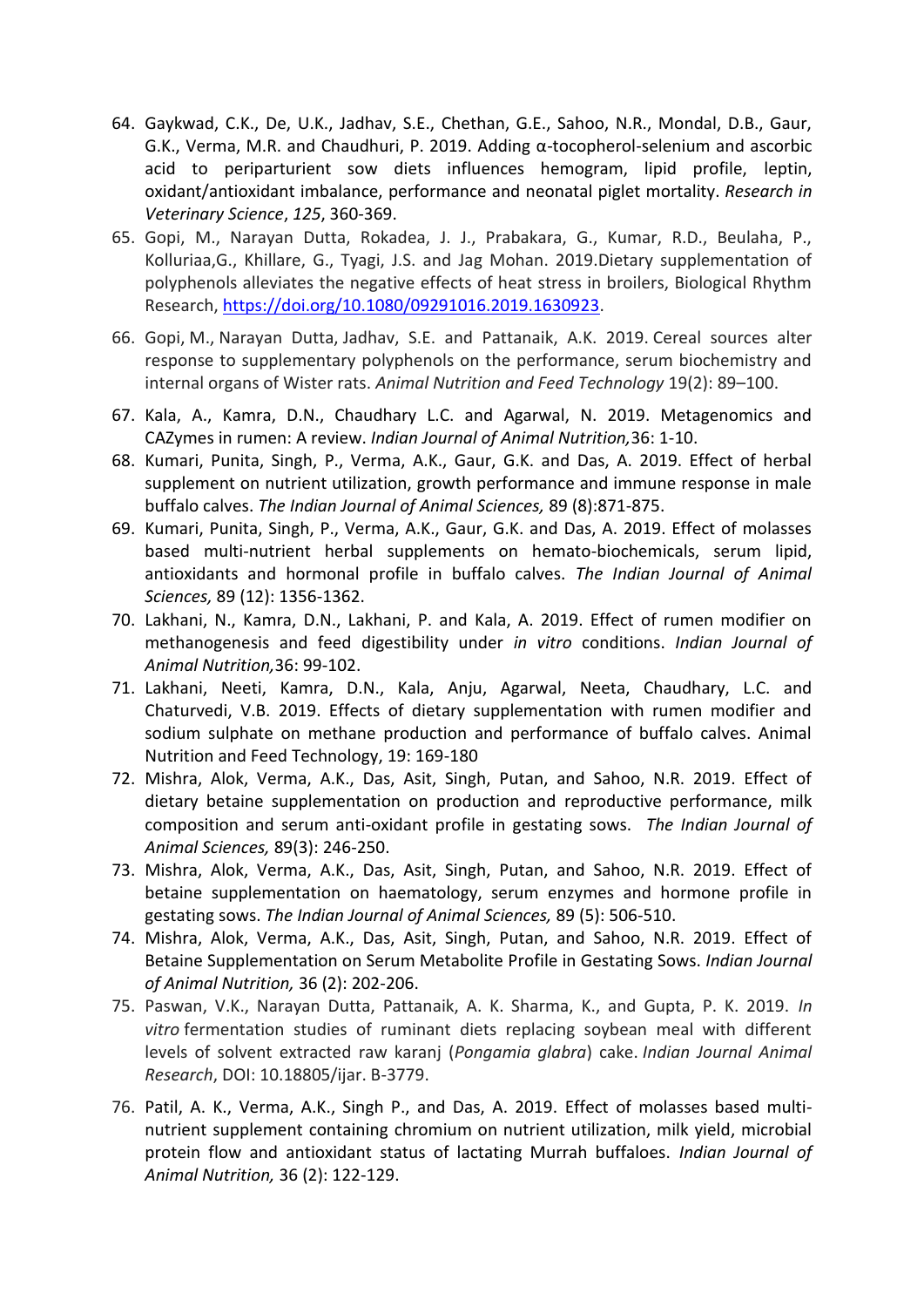- 77. Pattanaik, A.K., Ingale, S.L., Baliyan, S., Narayan Dutta, Kamra, D.N. and Sharma, K. 2018. Herbal additives influence *in vitro* fermentative attributes and methanogenesis differently in cattle vs. buffalo rumen liquor. *Animal Production Science.* 58(6): 1064- 1072.
- 78. Pawar, MM, Kamra, DN, Chaudhary, LC, Agarwal,N , Chaturvedi VB 2019[.Nutrients](https://www.researchgate.net/profile/Mahesh_Pawar5/publication/330553995_Nutrients_utilization_methane_emission_immune_function_blood_metabolites_and_performance_of_buffalo_calves_fed_Trachyspermum_copticum_seed_oil/links/5c4e7dd4458515a4c7458216/Nutrients-utilization-methane-emission-immune-function-blood-metabolites-and-performance-of-buffalo-calves-fed-Trachyspermum-copticum-seed-oil.pdf)  [utilization, methane emission, immune function, blood metabolites and performance of](https://www.researchgate.net/profile/Mahesh_Pawar5/publication/330553995_Nutrients_utilization_methane_emission_immune_function_blood_metabolites_and_performance_of_buffalo_calves_fed_Trachyspermum_copticum_seed_oil/links/5c4e7dd4458515a4c7458216/Nutrients-utilization-methane-emission-immune-function-blood-metabolites-and-performance-of-buffalo-calves-fed-Trachyspermum-copticum-seed-oil.pdf)  buffalo calves fed *[Trachyspermum copticum](https://www.researchgate.net/profile/Mahesh_Pawar5/publication/330553995_Nutrients_utilization_methane_emission_immune_function_blood_metabolites_and_performance_of_buffalo_calves_fed_Trachyspermum_copticum_seed_oil/links/5c4e7dd4458515a4c7458216/Nutrients-utilization-methane-emission-immune-function-blood-metabolites-and-performance-of-buffalo-calves-fed-Trachyspermum-copticum-seed-oil.pdf)* seed oil. *Indian Journal of Animal Sciences,* 89 (1): 63-67
- 79. Ranjan Kumar, Saha, S.K., Vineeta, S. and Sharma, A.K. 2019. Effect of feeding of graded levels of sugarcane press mud on immune status and histopathological changes in Muzaffarnagri lambs. Indian Journal of Veterinary Pathology, 43(1) : 17-22.
- 80. Sarode, Roshan M., Das, A., Verma, A.K., Singh, P., Saini, Mohini, Bhardwaj, Yogesh and Sharma, A.K. 2019. [Partial replacement of dietary buffalo meat on the bone with](https://onlinelibrary.wiley.com/doi/10.1002/zoo.21485)  [chicken carcass improves serum antioxidant profile of zoo‐housed Indian leopards](https://onlinelibrary.wiley.com/doi/10.1002/zoo.21485)  (*[Panthera pardus fusca](https://onlinelibrary.wiley.com/doi/10.1002/zoo.21485)*). Zoo Biology: 81(3):137-138.
- 81. Shafi, B.U.D., Kumar, R., Jadhav, S.E., and Kar, J. 2019. Effect of Zinc Nanoparticles on Milk Yield, Milk Composition and Somatic Cell Count in Early-Lactating Barbari Does. *Biological trace element research*. (NAAS Score 8.36)
- 82. Tilling, T., Narayan Dutta, K. Sharma, K., Pattanaik, A.K., Singh, A., Narang, A. and Arvind Kumar. 2019. Effect of supplementing canola quality rapeseed mustard cake on the metabolic profile and quality of milk in crossbred cows. *The Indian Journal of Animal Sciences,* 89(3):264-268.
- 83. Vasan, P., Narayan Dutta, Mandal, A.B. and Sharma, K. 2019. Effect of reconstitution on the bioavailability of nutrients from high tannin sorghum in adult Japanese quails. *Animal Nutrition and Feed Technology* 19(2): 315–322.
- 84. Yengkhom, R., Verma, A.K., Narayan Dutta, Jadhav, S.E. and Pattanaik, A.K. 2019. Effect of customized mineral supplement on blood biochemical profile, antioxidant indices and immunity in kids. *Indian Journal of Animal Sciences* 89(12): 1363–1369.

### **Manuals**

- 1. Chaudhary, L.C., Kala, A., Saha, S.K., Agarwal, N., Kamra D.N. and Verma, A. K. 2017. Advances in rumen manipulation to improve livestock productivity, February 1-21, 2017 CAFT in Animal Nutrition ICAR-IVRI, Izatnagar India pp1-198.
- 2. Saha, S.K., Chaudhary, L.C., Chaturvedi, V. B., Das, A. and Verma, A. K. 2017. Advances in Animal Nutrition for Improving Livestock Productivity, September6-27, 2017 CAFT in Animal Nutrition ICAR-IVRI, Izatnagar India. 198 pp.
- 3. Pattanaik, A.K., Jadhav, S.E., Dutta, N., Kala, A. and Verma, A. K. 2018. Nutrition for Health: Advances in the Science of Animal Nutrition, CAFT in Animal Nutrition, ICAR-IVRI, Izatnagar India. 184pp..
- 4. Dutta, N., Jadhav, S.E., Pattanaik, A.K., Kala, A. and Verma, A. K. 2017. Advances in Animal Nutrition for Improving Livestock Productivity, CAFT in Animal Nutrition, ICAR-IVRI, Izatnagar India. 224 pp.